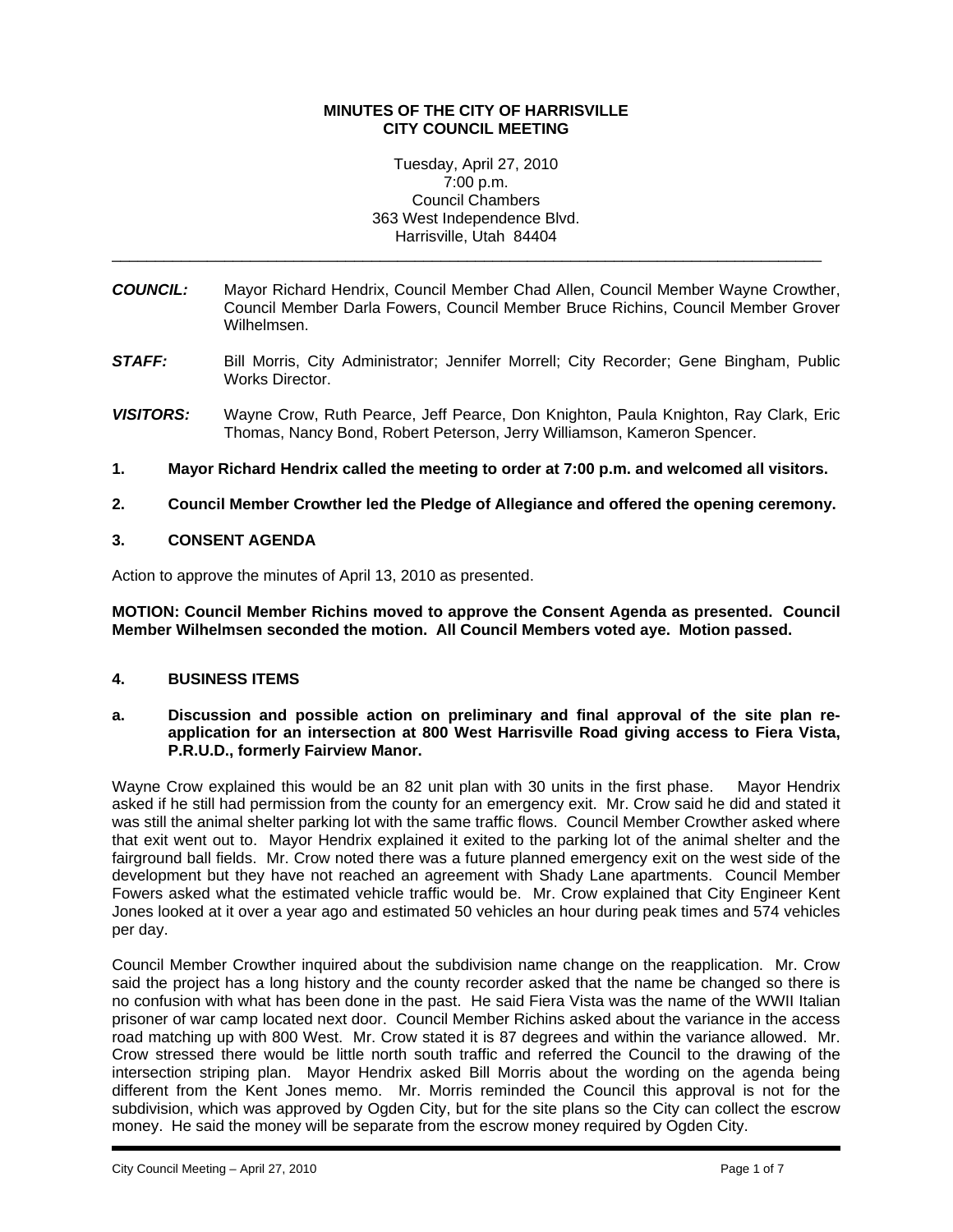Council Member Crowther stressed his concern about there being only one access to the subdivision and those cars becoming a burden to West Harrisville Road. He also had concerns with the number of units saying they will take away from the rural feel of the community. He cited past storm drain work that was done across the road and is concerned it will create some problems. He asked about the dissent on the issue from the Planning Commission. Jeff Pearce was in the audience and said he voted no on it because of the density and changes from the original plan.

Council Member Wilhelmsen asked Mr. Crow to elaborate on what had changed. Mr. Crow said he believes this new plan is far superior. The original plan involved 2, 3, and 4-plex units planned as rental properties. They are now single family units required to be owner occupied. Council Member Fowers reiterated her concern with the increase in traffic flow. She said there will be no economic benefit from this and the City will have to deal with the safety issues. Council Member Richins added that City police support will probably be required as well.

Council Member Wilhelmsen voiced concern about getting a fire truck in and out of the subdivision and about the width of the road. Mr. Crow said the Fire Marshall from Ogden City has reviewed the drawings. He said there is 56 feet from property line to property line and the road itself is 32 feet providing sufficient room for emergency vehicle traffic and parking on one side. Council Member Crowther and Wilhelmsen asked about the radius of the curves in the road. Mr. Crow said they meet the Ogden City standards. Mayor Hendrix reminded the Council they were only here to approve the access onto the road and not the subdivision itself. Council Member Allen asked for Gene Bingham's opinion on this issue. Mr. Bingham said the alignment with 800 West does fall within our standards. He mentioned the trains and events at the fairgrounds as a foreseeable traffic congestion problem.

(Power outage created a brief gap in the recording)

Council Member Wilhelmsen asked Mr. Bingham what the long term effects would be on West Harrisville Road. Mr. Bingham discussed the widening of the road and the possible need to widen the south side of the road east of the railroad tracks. He indicated the main impact will be the increased congestion. Council Member Richins asked Mr. Morris if this was something that had to be approved and what the implications would be for disapproving it. Mr. Morris said it will most likely go to court if disapproved. He acknowledged this type of subdivision would not be allowed in Harrisville because of our zoning laws but the access going onto West Harrisville Road is the only thing the City has jurisdiction over.

Council Member Wilhelmsen commended Mr. Crow for changing this to single family. Mr. Crow mentioned there would be no parking on West Harrisville Road and no driveways coming out onto West Harrisville Road. Mr. Crow said the units would be 2100 – 2400 sq ft, 3 stories with basements, single family attached garages and a second floor. Mr. Crowther asked about landscaping. Mr. Crow said there will be a nice monument sign and landscaping. Council Member Richins asked if there would be additional parking. Mr. Crow said there will be a 2 car garage with a 20ft parking pad outside of the garage and enough room to park on one side of the road. Mayor Hendrix asked for a motion.

**MOTION: Council Member Richins moved to approve Fiera Vista PRUD connection to Harrisville Road giving access to that PRUD, formerly Fairview Manor, with reference to Kent Jones memo of February 25, 2010 with the comments given there. The motion was seconded by Council Member Allen. Council Member Crowther asked that the motion be modified in regards to the utility cuts across the road listed in the "Harrisville Road Plan" drawing. He would like to see the entire asphalt replaced in the section between the two utility cuts. Also, on sheet 10 of 10 he would like to have the construction access come off of their road and not directly onto our road so the City does not have to clean up the mess from construction traffic. Council Members Richins and Allen were okay with those modifications. Council Members Allen, Richins, and Wilhelmsen voted yes. Council Members Fowers and Crowther voted no. The motion passed.** 

Mr. Crow said he disagreed with Council Member Crowther's modifications and asked what recourse he had. Mr. Morris said he could file a written appeal within 10 days.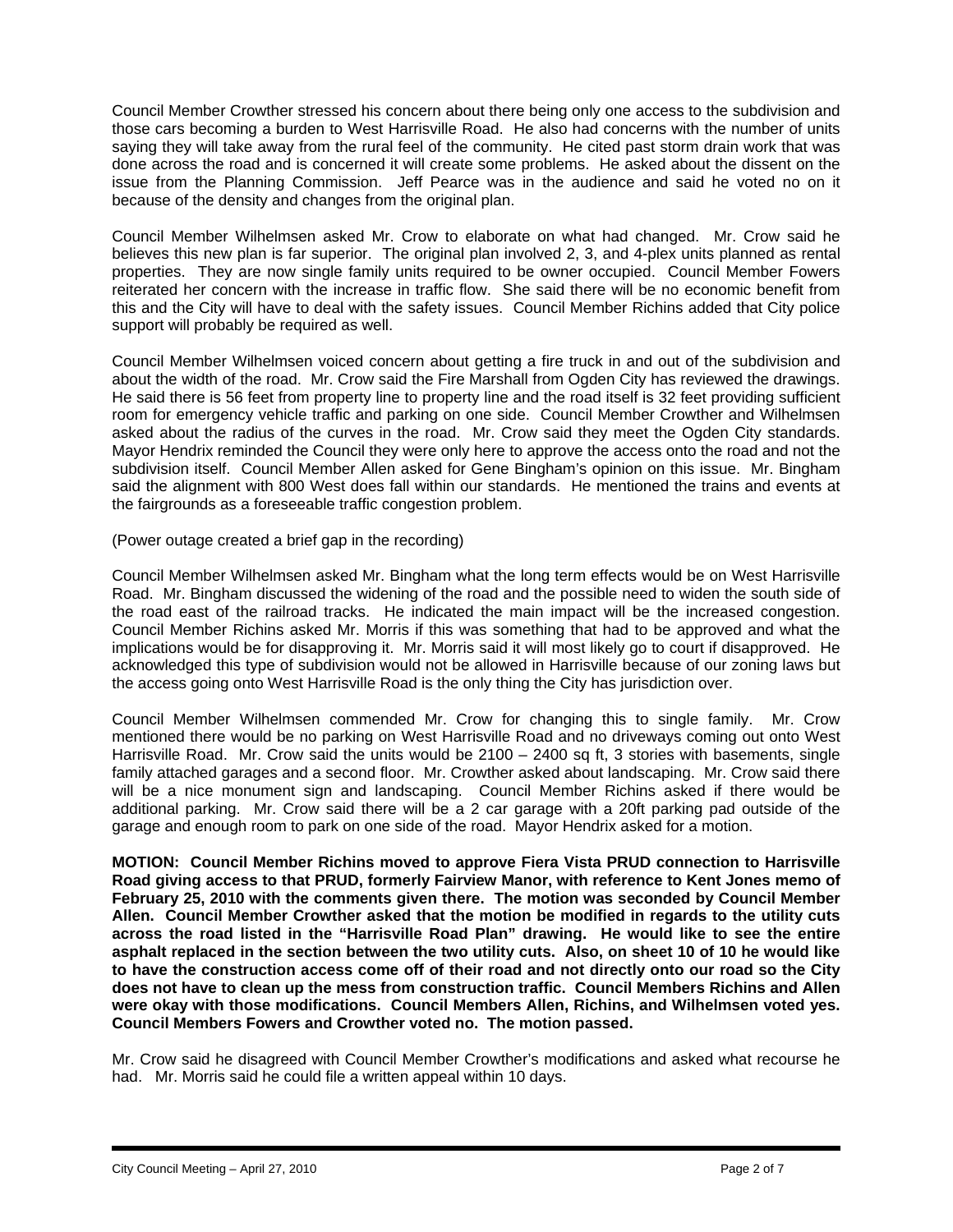#### **b. Discussion and possible action on preliminary and final approval of the site plan reapplication for Thoroughbred Meadows Subdivision located between 1000 North and Larsen Lane at approximately 150 East.**

Eric Thomas, Thoroughbred Meadows, approached the Council. Mayor Hendrix reported the site plans have not changed. Council Member Fowers asked if Costley Ditch agreed with the letter from Randy Marriott. Ray Clark was in the audience and said they concurred with the letter. Council Member Fowers asked if they had resolved all of the issues with the Browns. Mr. Thomas said the concern for the Browns was getting their secondary water and they will have that done as soon as they finish the Costley Ditch construction. The Council and Mr. Thomas engaged in some general discussion on the location of ditch with Mr. Thomas referring everyone to page two.

Mayor Hendrix asked for clarification on Item 3 from the Kent Jones Memo updated April 22, 2010 that says "The Planning Commission recommended that the end of Berkley Street be platted with a strip to prevent access from the property owners to the west. It is our opinion that this is illegal. We recommend that Bill Morris review this issue." Mr. Morris said the Planning Commission felt there were two conflicting ordinances. He said one ordinance does not allow commercial access into a residential subdivision. The other ordinance does not allow for parking strips. He said the stricter ordinance is the one that will govern and in this case it is no commercial access.

Council Member Crowther asked if they could have the legal descriptions for parcels C and D included on the plat and put on the owner's dedication. He would like those parcels dedicated to the City. Mr. Thomas thought those parcels were being retained by the owner. Some discussion occurred between Mr. Morris and Council Member Crowther about potential problems of having the City retain those parcels if a commercial development came in. Mr. Morris said this is different than what was discussed but he doesn't think it substantially changes the plan. Mr. Thomas explained that parcel D would allow them to pass on the cost of improvements should someone build on the other side sometime in the future. Mr. Morris said they can work on some new dedication language. Mr. Thomas said he prefers not to retain the ownership but thought owner retention of parcel C was in the best interest of the City. Mayor asked for clarification of parcels C & D. Mr. Thomas explained that parcel C is at the end of Berkley Street. He said there had been some concern about putting up a gate to limit access so they left a 6" or 1ft wide parcel there not owned by the City. Parcel D would require anyone putting in lots along the south side of Berkley Street to pay for improvement costs to access the street that has already been built. Bill said parcel C would need to be 1 foot.

Council Member Crowther pointed out that under the signature line for City Engineer the title "Community Development Director" be changed to "Planning Commission Chairman". He also had a question about Note 1, "no on-street parking". He would like to see improvement drawings with the signage for "no onstreet parking". Mayor Hendrix questioned the need for no on-street parking. Mr. Morris explained this site plan was filed when the City had smaller street standards. Council Member Crowther questioned the size of their water line. Mr. Thomas said it is 8", meeting state standards, and it is already in. Mayor Hendrix referred to item 5 from the Kent Jones memo regarding SWPP and asked where the actual dump site for the concrete trucks is going to be located. Mr. Thomas explained that concrete dumpsters will be used or they will designate a lot but it will most likely be moved to different locations as needed.

**MOTION: Council Member Fowers moved to approve preliminary and final approval for Thoroughbred Meadows subdivision with recommendations from the Kent Jones memo updated April 22, 2010 and suggestions from Council Member Crowther. The motion was seconded by Council Member Crowther. All Council Members voted aye. Motion passed.** 

# **c. Discussion and possible action on Ordinance No. 418, Community Forestry and Gardening.**

Bill Morris introduced the new ordinance and said it will go under a new title of the Municipal Code titled "Community Planning and Services. He explained how this ordinance will help the City receive their Tree City USA status again. Each page of the ordinance was reviewed by the Council for typographical errors and clarity. Council Member Crowther asked for clarification on the community forest area. Mr. Morris explained how it will allow the City to save pockets of trees.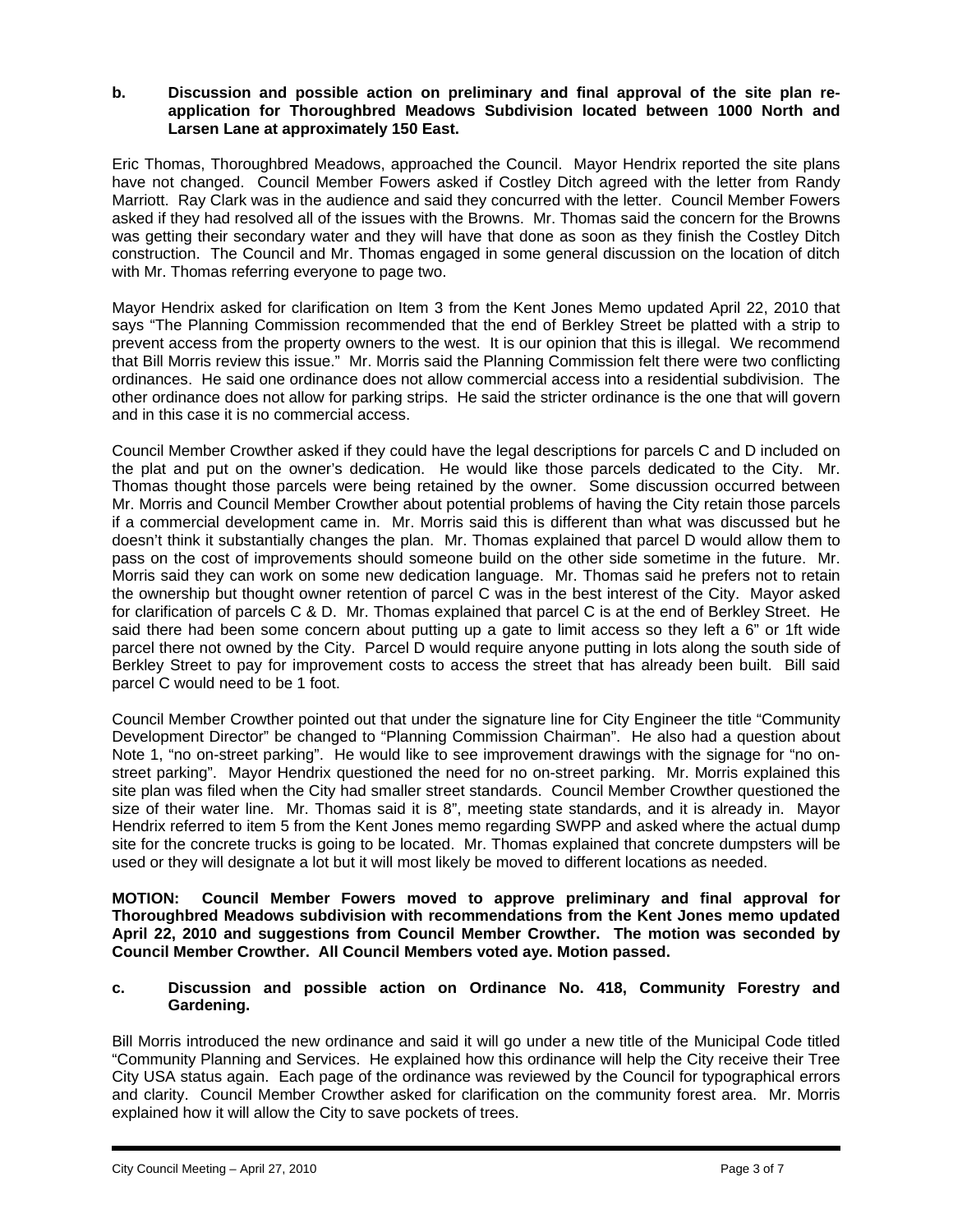On page 3, item 4c, Council Member Crowther asked that "or subsequent Bulletin" be placed after the word "Bulletin No. 31". Mr. Morris reviewed the duties of the community forester. Council Member Crowther asked to change item 7 to say "Coordinate with the community gardener and other departments as necessary". Mr. Morris reviewed the duties of the community gardener. Council Member Crowther asked that item 5 be changed to say "Coordinate with the community forester and other departments as necessary".

Discussion of 10.20.070, permits and appeals. Mayor Hendrix asked that "or damaging the sidewalk" be added to the end of item 2b. Council Member Crowther questioned item 2a giving the public works director the authority to determine if a tree is dead versus having the community forester make that determination. Mr. Bingham said he is considering a member of his staff for community forester and would like to get them an arbor certification. Discussion of 10.20.080, tree replacement. Council Member Fowers asked about item 3, structural soil. Mr. Morris described the consequences of planting trees near a compacted surface and the structural soil remedy.

Council Member Fowers questioned the need to make violations of this chapter a class C misdemeanor. Mr. Morris explained that a class C misdemeanor was similar to a parking ticket. Council Member Crowther suggested adding something under nuisances to include damage to sidewalks. Mr. Bingham suggested including curb and gutter and driveway approaches. Council Member Crowther referred to 10.20.120 suggesting that park strips along public roads be excluded. Mr. Morris suggested changing "written permission from the mayor" to "written permission from the public works Director". Mayor Hendrix asked about 10.20.90, item 2 regarding the 8 foot and 16 foot overhang for trees. Mr. Morris explained this is required by the insurance company. Mayor Hendrix replied saying there are existing trees in the park strip that do not meet the requirement. Mr. Morris said those trees would be grandfathered in.

**MOTION: Council Member Allen moved to approve Ordinance 418 with the changes that have been discussed. The motion was seconded by Council Member Crowther. Roll call vote. Council Members Allen, Richins, Wilhelmsen, Fowers, and Crowther voted yes. Motion passed.** 

- **d. Discussion and possible action on Ordinance No. 419, Architecture, Landscaping, and Screening.**
- **e. Discussion and possible action on Ordinance No. 420, Historical Preservation Ordinance.**

**MOTION: Council Member Crowther moved to table items d and e to May 11th. The motion was seconded by Council Member Wilhelmsen. All Council Members voted aye. Motion passed.** 

(Bill Morris was excused and left the meeting.)

#### **5. PUBLIC COMMENTS**

Bob Peterson and Nancy Bond, Rhode Island Circle. Mr. Peterson expressed his appreciation to the Council and discussed the deterioration of the surrounding neighborhoods. He asked what steps can be taken to handle these issues or remedy the situation. He applauded the Council for passing the forestry and gardening ordinance and asked if he should put out a petition to clean up his neighborhood. Ms. Bond explained why she feels something needs to be done and why her neighborhood is an embarrassment to her. Mayor Hendrix discussed the ordinances in place that encourage people to maintain their yards and why government should not step in and regulate how yards are maintained.

Ms. Bond referred to a complaint she filed earlier this year on a home across the street with two vehicles parked in the back yard. She was told by Lt. Thompson that the vehicles were licensed and were within the City ordinance. She stated this community is no longer farm land and there needs to be an ordinance that does not allow people to park cars in their back yards in a residential subdivision. Mayor Hendrix said he does not want the government to have a heavy hand and referenced the community forestry ordinance that was just passed as a way to encourage people to do the right thing.

Council Member Richins asked to see the photos Ms. Bond had referred to. Council Member Crowther suggested they speak with their neighbors and express their concerns. Paula Knighton, Planning Commission, talked about the need for residents to initiate a complaint because there is not a full time enforcement officer driving around. Ms. Bond passed around the complaints she has filed and said she has talked to the neighbor about the problem without success. Mr. Peterson referenced a rental property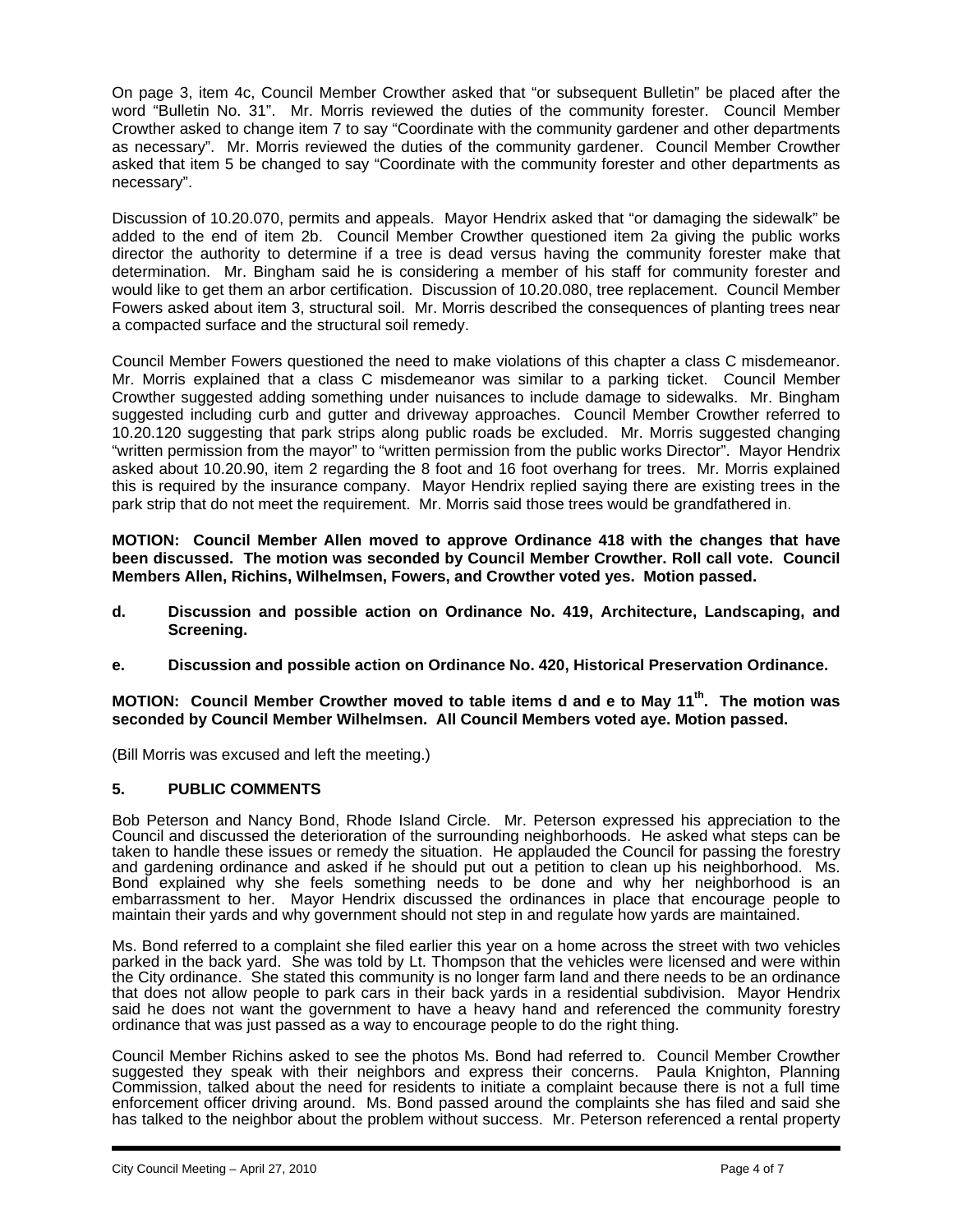he owns in Mesquite, Nevada saying he received a summons with a possible \$1500 fine if he did not clear out the weeds. Ms. Bond asked again what route they need follow to change an ordinance that allows you to park vehicles in residential yards. She also mentioned there may be some EPA standards that would not allow you to park vehicles on soil surfaces because of leaking fluids. Mayor Hendrix thanked them for coming and suggested the Council take a look at the ordinances in Mesquite.

# **6. MAYOR/COUNCIL FOLLOW-UP**

### **a. Use of sound system at the park bowery.**

Mayor Hendrix reminded the Council this issue was brought up a month ago by a resident. In discussing it with the staff and Council Members he feels the City should allow residents to use the sound system. He asked the Council if they were in agreement with that decision and what fee they felt should be charged, noting that the system is currently only used once a year. Council Member Allen asked what the purchase price was. Council Member Richins thought it was around \$1,000. Council Member Fowers suggested the contract be worded to include a clause holding residents responsible for damages in addition to the rental fee. Mayor Hendrix mentioned those renting the bowery would be required to pay a security deposit. Jennifer Morrell said the cost to rent the bowery was currently \$50 with a \$150 security deposit.

Mayor Hendrix feels the sound system should be used. Council Member Richins reminded everyone that it would also require having someone come and set up and take down the sound system. Council Member Wilhelmsen said he has no problem with letting residents use the sound system but asked how the City would take recourse to fix any damages. He agrees the City would need to pay for someone to set it up and take it down and the fee paid for the use of the sound system should cover that cost. Mayor<br>Hendrix agreed with the suggestions and asked for this item to be put on the May 11<sup>th</sup> agenda. The Mayor and Council agreed to let Shelly Bailey use the sound system on May 20<sup>th</sup>.

# **b. Report on Heritage Days.**

Council Member Wilhelmsen referred everyone to the Heritage Days logo and website saying the website should be updated and current by April 29 $^{\text{m}}$ . He said there will be a meeting next Wednesday to set up the committees and asked the Council for volunteers. Council Member Allen said he would be willing to help and it was noted that Council Member Crowther has been given the assignment to help. Council Member Wilhelmsen addressed some of the concerns with costs and said they will reduce the size of the booklet to a half sheet which will cut the cost almost in half saving the City \$3,000. He mentioned some concerns from staff about the cost of advertisement and said businesses that sponsor the booklet will have their logos on the .net website for the entire year. He also explained there would be some page additions to the newsletter and a sponsor sheet on the website. He said he hopes the booklet will pay for itself and noted how Heritage Days brings people into Harrisville.

Mayor Hendrix passed on some information from the last WACOG meeting concerning an addition to the animal shelter and creation of an advisory board. He said the City has been invited to have someone sit on the board. Mayor Hendrix also mentioned that Gene Bingham had the inmates clean up the loose rocks and asphalt from Virginia Circle. He said the residents were pleased with the work and explained some of the reasons the slurry seal broke apart.

Council Member Fowers asked if there was a way to decrease the speed on West Harrisville Road down to 35mph in light of the Fiera Vista subdivision coming in. Gene Bingham said he thinks the City has the ability to do that without a transportation plan or traffic study. Council Member Fowers expressed concern about large trucks on the road and asked if there was a way to limit their numbers and/or speed feeling they create a safety issue. Mr. Bingham concurred with her comments and mentioned a no passing zone has been created but thinks it would be wise to reduce the speed limit. He suggested checking with Bill Morris but thinks the City has authority to reduce a speed limit down to 25mph. Mr. Bingham said the long range goal is to widen the road. Mayor Hendrix asked Jennifer Morrell to talk with Police Chief Jackson to see what would be an appropriate reduction in speed. Council Member Richins mentioned the speed reduction along 1200 West from Wahlquist Jr. High to 12<sup>th</sup> street from 40 mph to 35 mph and feels West Harrisville Road has more traffic. Council Member Fowers suggested talking with Jimmy Pappageorge to see if Farr West wanted to work with the City to reduce the speed out to the old highway. Don Knighton commented that a reduction in speed might cause children crossing the road to be less careful.

# **7. ADJOURN**

i

Being no further business, Mayor Hendrix moved to adjourn the City Council Meeting at 8:37 p.m.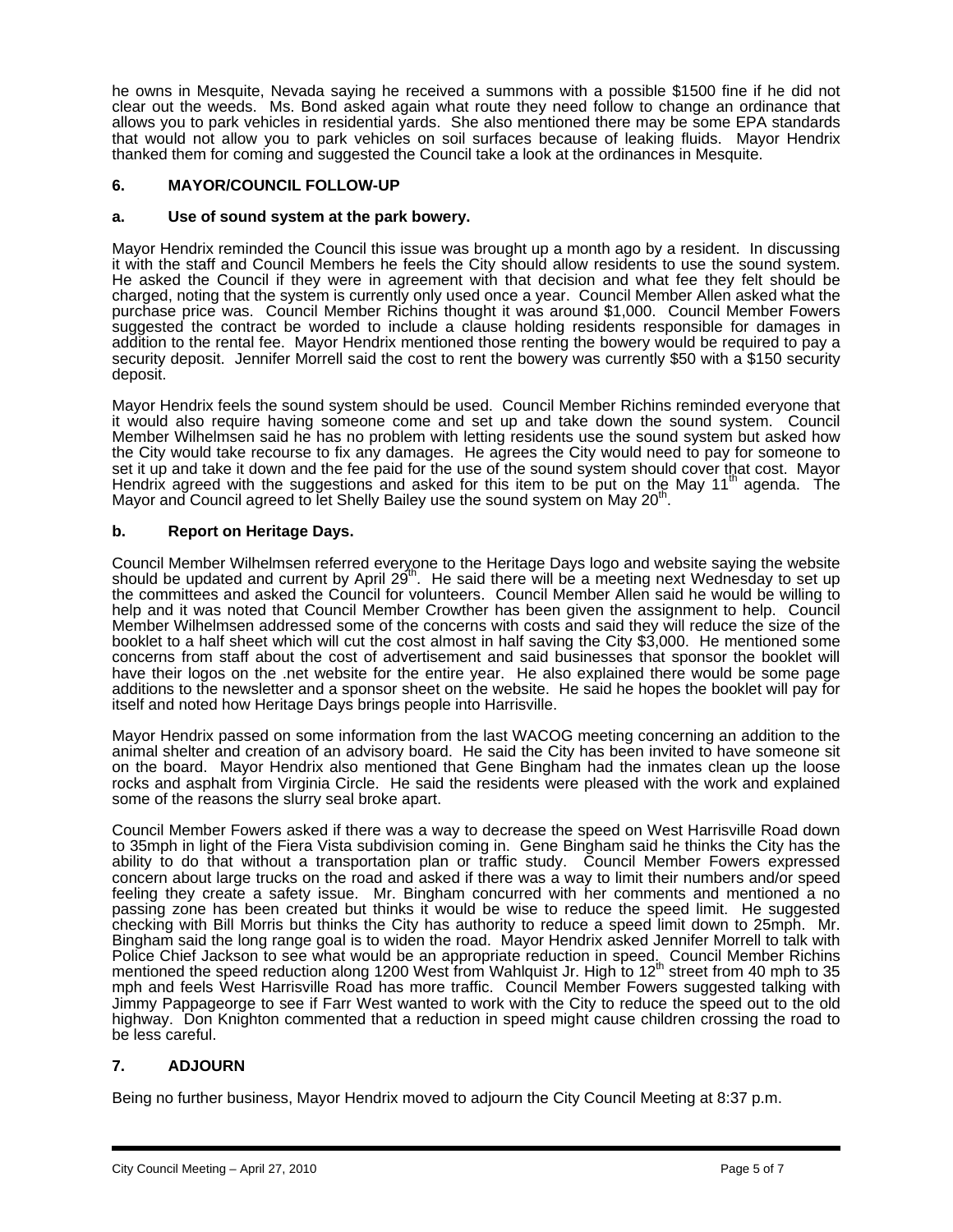# *8:37 P.M. WORK SESSION*

#### **1.** Discussion on FY 2010-11 budget.

City Treasurer, Lynn Fortie, answered questions regarding the tentative FY 2010-11 budget. Discussion began on page 12 of the March 31, 2010 budget worksheet prepared by Mr. Fortie which pertained to Public Works. Gene Bingham was present to answer any questions. Council Member Fowers asked about the \$9,000 for equipment purchase. Mr. Bingham said it would allow them to purchase a four wheeler, a leaf vacuum, and a \$600 box scraper. Council Member Allen had questions about the increase in employee benefits. Mr. Fortie said there has been a 10% health insurance increase as well as an increase in the retirement contribution rates which are rising from 11.66% to 13%. Council Member Crowther asked if they were also adding a new employee. Mr. Fortie explained there is a Public Works employee that was budgeted as part-time last year that will become a full-time employee this year. Mr. Bingham pointed out that class C funds come from the state and can be carried over and accumulated. He said it is a non-generated general fund revenue. Council Member Fowers questioned the decrease in the motor pool payment. Mr. Bingham said they have paid off several pieces of equipment decreasing their payments. He stated they have been able to decrease their equipment purchases because they have intensified their maintenance routines extending the life of the equipment with the trade off being a larger expense for equipment repair and maintenance. He also mentioned how snow removal is tied to equipment repairs and reminded the Council that this was a light snow year saving the City money. Council Member Richins asked why fuel costs are being cut for next year when gas prices are going up. After some general discussion on fuel usage Mayor Hendrix explained the main factor is consumption and said consumption for both public works and the police department was down last year from what was projected. Mayor Hendrix asked Mr. Fortie if the four wheeler should be placed under the motor pool instead of equipment purchases. Mr. Fortie explained that he put it under equipment because it was only \$5,000. Mayor Hendrix also clarified that all of the amounts throughout the budget under salaries and wages include the 2% cost of living increase.

(Gene Bingham was excused and left the meeting. Mayor and Council went through each page of the budget with questions directed to Mr. Fortie).

Council Member Crowther asked about general sales and use tax and how it would be affected by the new WinCo and Walmart coming to Ogden. Mr. Fortie discussed the proposed amount and how sales tax information is kept confidential. Mr. Fortie clarified the budget category redemptions as being delinquent property taxes. In answer to a question from Council Member Allen, Mr. Fortie explained why revenue from general property tax decreased after FY2008-09 due to the creation of the North View Fire District. Mrs. Morrell had a question about property taxes keeping pace with inflation and Mr. Fortie explained the truth in taxation laws. Council Member Fowers confirmed that the increase in the business license revenue was due to the fee restructuring that was done last year.

Council Member Richins questioned the projected decrease in recreation revenue and Council Member Crowther questioned the projected decrease in fines revenue. Mr. Fortie explained that he projects those figures based on the current amount that has been received. Mayor Hendrix asked that the fines revenue be increased to \$165,000. Council and Mr. Fortie discussed code enforcement fines as well as a potential decrease in fines if Walmart traffic decreases. Council Member Allen commented that he doesn't think the Ogden Walmart will have much impact.

Mr. Fortie explained this will be the first time we have dipped into the "use of fund balance" (rainy day fund). He discussed with the Council how that fund operates and the minimum and maximum amounts that can be held. He also explained that the drop in interest rates has caused some of the miscellaneous revenue funds to be decreased.

Mayor Hendrix went over the mayor and council expenditures and explained the entertainment and food expense was for the annual Christmas party. There was some discussion and questions raised about renewing the annual Ogden/Weber Chamber of Commerce. Mayor Hendrix said the Council should evaluate it and decide if it is worth renewing.

Council Member Richins asked why the computer equipment expense for administration was so high. Mr. Fortie explained that \$14,000 was from the computer imaging software used to scan and store documents. Mayor Hendrix said there will definitely be an increase in the animal control fees. He also pointed out that CERT has been changed to emergency management and will have an increased budget from \$750 to \$1000. Council Member Richins clarified the park development fees and how they tied in with the RAMP grant the City received. He also asked if someone was moving forward with the splash pad. Mayor Hendrix explained he is trying to find out how the RAMP committee will respond to a request to change the amounts being funded for the splash pad. Mayor Hendrix advised the Council on some of